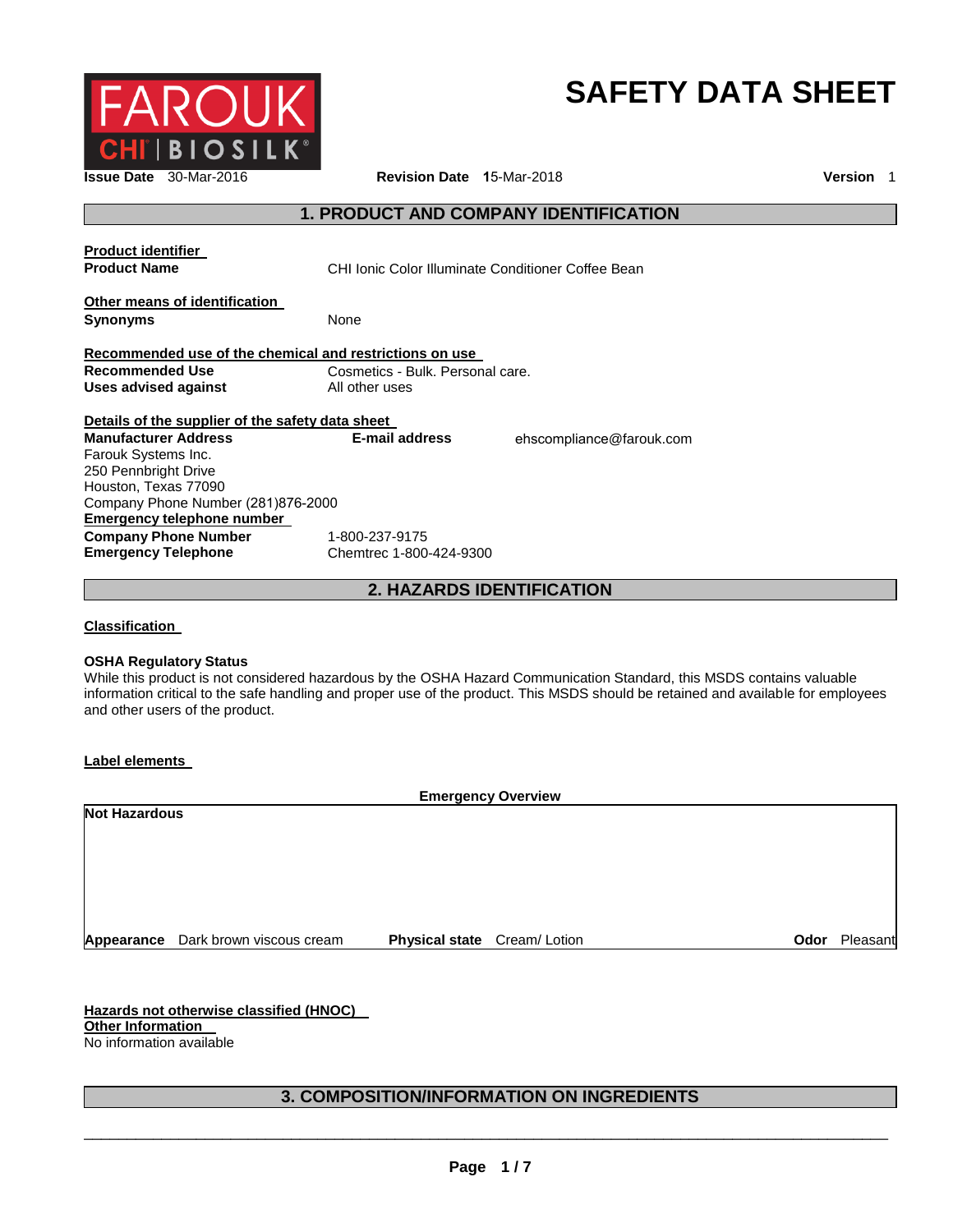#### **Substance**

Composition: The product(s) does not contain ingredients considered hazardous as defined by OSHA, 29 CFR 1910.1200 and/or WHMIS under the HPA.

| <b>Chemical Name</b> | <b>CAS No.</b> | <b>Weight-%</b> | <b>Trade Secret</b> |
|----------------------|----------------|-----------------|---------------------|
| Water                | 7732-18-5      | 80-90           |                     |
| Cetvl Alcohol        | 36653-82-4     | 0-5             |                     |
| Cetearvl Alcohol     | 67762-27-0     | 0-5             |                     |

\_\_\_\_\_\_\_\_\_\_\_\_\_\_\_\_\_\_\_\_\_\_\_\_\_\_\_\_\_\_\_\_\_\_\_\_\_\_\_\_\_\_\_\_\_\_\_\_\_\_\_\_\_\_\_\_\_\_\_\_\_\_\_\_\_\_\_\_\_\_\_\_\_\_\_\_\_\_\_\_\_\_\_\_\_\_\_\_\_\_\_\_\_

\* The exact percentage (concentration) of composition has been withheld as a trade secret.

| <b>4. FIRST AID MEASURES</b>     |                                                                                                                                                                  |  |
|----------------------------------|------------------------------------------------------------------------------------------------------------------------------------------------------------------|--|
| <b>First aid measures</b>        |                                                                                                                                                                  |  |
| <b>General advice</b>            | No hazards which require special first aid measures. When symptoms persist or in all cases<br>of doubt seek medical advice.                                      |  |
| Eye contact                      | Rinse thoroughly with plenty of water for at least 15 minutes, lifting lower and upper eyelids.<br>If discomfort of irritation persists, seek medical attention. |  |
| <b>Skin Contact</b>              | If skin problems occur, discontinue use. If symptoms persist, seek medical attention.                                                                            |  |
| <b>Inhalation</b>                | Not an expected route of exposure.                                                                                                                               |  |
| Ingestion                        | In case of accidental ingestion, Wash out mouth with water. DO NOT INDUCE<br>VOMITING. Seek immediate medical attention.                                         |  |
|                                  | Most important symptoms and effects, both acute and delayed                                                                                                      |  |
| <b>Symptoms</b>                  | No information available.                                                                                                                                        |  |
|                                  | Indication of any immediate medical attention and special treatment needed                                                                                       |  |
| Note to physicians               | Treat symptomatically.                                                                                                                                           |  |
| <b>5. FIRE-FIGHTING MEASURES</b> |                                                                                                                                                                  |  |

#### **Suitable extinguishing media**

Dry chemical, CO2, water spray or alcohol-resistant foam.

**Unsuitable extinguishing media** Caution: Use of water spray when fighting fire may be inefficient.

#### **Specific hazards arising from the chemical**

No information available.

**Explosion data Sensitivity to Mechanical Impact** None. **Sensitivity to Static Discharge** None.

#### **Protective equipment and precautions for firefighters**

As in any fire, wear self-contained breathing apparatus pressure-demand, MSHA/NIOSH (approved or equivalent) and full protective gear.

**Flash point** Not Applicable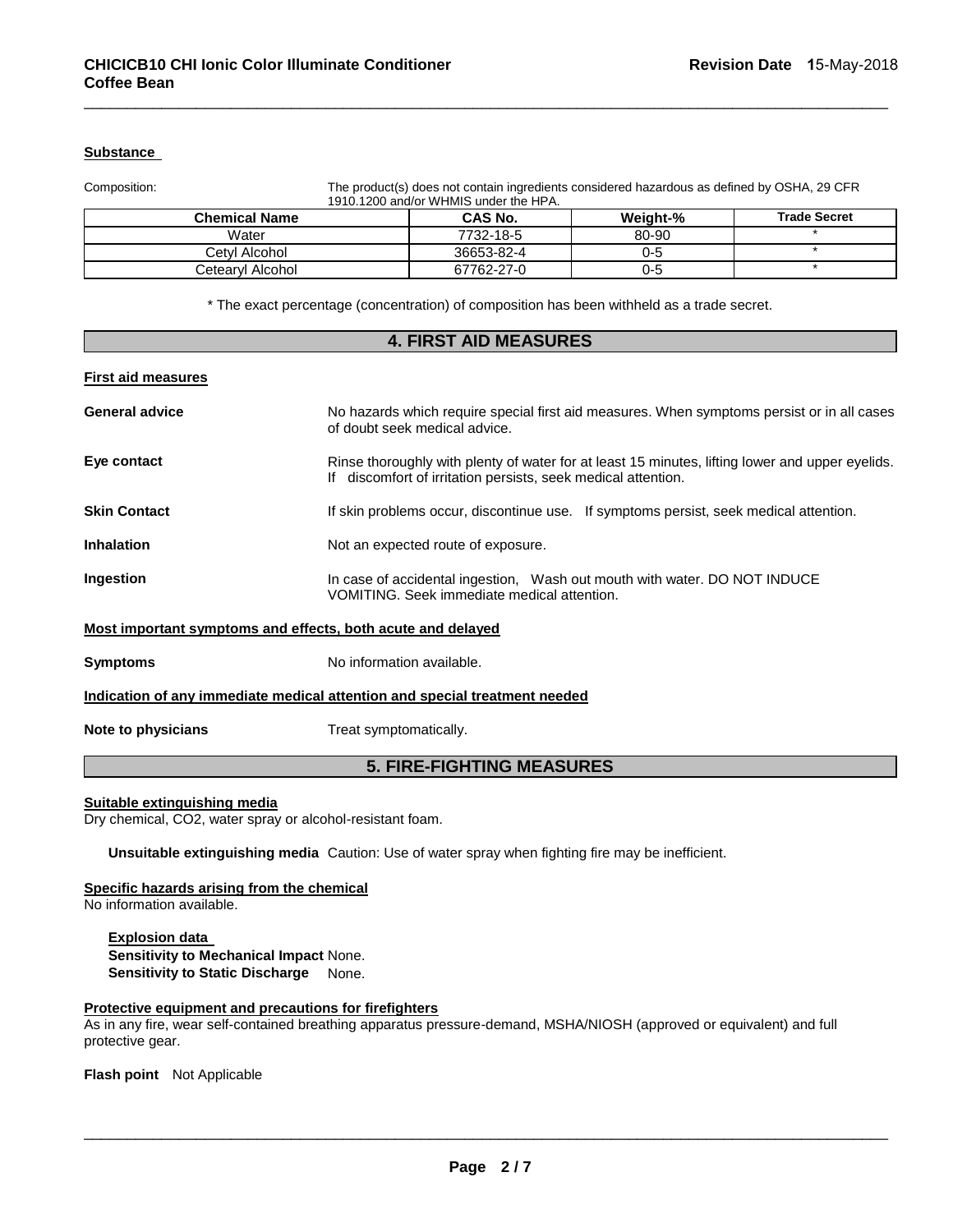# **6. ACCIDENTAL RELEASE MEASURES**

\_\_\_\_\_\_\_\_\_\_\_\_\_\_\_\_\_\_\_\_\_\_\_\_\_\_\_\_\_\_\_\_\_\_\_\_\_\_\_\_\_\_\_\_\_\_\_\_\_\_\_\_\_\_\_\_\_\_\_\_\_\_\_\_\_\_\_\_\_\_\_\_\_\_\_\_\_\_\_\_\_\_\_\_\_\_\_\_\_\_\_\_\_

| <b>Personal precautions, protective equipment and emergency procedures</b> |                                                                                                                                                                                                                                                                                                                                  |  |  |
|----------------------------------------------------------------------------|----------------------------------------------------------------------------------------------------------------------------------------------------------------------------------------------------------------------------------------------------------------------------------------------------------------------------------|--|--|
| <b>Personal precautions</b>                                                | Avoid contact with eyes.                                                                                                                                                                                                                                                                                                         |  |  |
| <b>Environmental precautions</b>                                           |                                                                                                                                                                                                                                                                                                                                  |  |  |
| <b>Environmental precautions</b>                                           | See Section 12 for additional ecological information.                                                                                                                                                                                                                                                                            |  |  |
| Methods and material for containment and cleaning up                       |                                                                                                                                                                                                                                                                                                                                  |  |  |
| <b>Methods for containment</b>                                             | Prevent further leakage or spillage if safe to do so.                                                                                                                                                                                                                                                                            |  |  |
| Methods for cleaning up                                                    | Pick up and transfer to properly labeled containers.                                                                                                                                                                                                                                                                             |  |  |
|                                                                            | 7. HANDLING AND STORAGE                                                                                                                                                                                                                                                                                                          |  |  |
| <b>Precautions for safe handling</b>                                       |                                                                                                                                                                                                                                                                                                                                  |  |  |
| Advice on safe handling                                                    | Avoid contact with eyes.                                                                                                                                                                                                                                                                                                         |  |  |
| Conditions for safe storage, including any incompatibilities               |                                                                                                                                                                                                                                                                                                                                  |  |  |
| <b>Storage Conditions</b>                                                  | Keep out of the reach of children. Keep containers tightly closed in a dry, cool and<br>well-ventilated place.                                                                                                                                                                                                                   |  |  |
| Incompatible materials                                                     | None known based on information supplied.                                                                                                                                                                                                                                                                                        |  |  |
| 8. EXPOSURE CONTROLS/PERSONAL PROTECTION                                   |                                                                                                                                                                                                                                                                                                                                  |  |  |
| <b>Control parameters</b>                                                  |                                                                                                                                                                                                                                                                                                                                  |  |  |
| <b>Exposure Guidelines</b>                                                 | This product, as supplied, does not contain any hazardous materials with occupational                                                                                                                                                                                                                                            |  |  |
| <b>Appropriate engineering controls</b>                                    | exposure limits established by the region specific regulatory bodies.                                                                                                                                                                                                                                                            |  |  |
| <b>Engineering Controls</b>                                                | None under normal use conditions.                                                                                                                                                                                                                                                                                                |  |  |
| Individual protection measures, such as personal protective equipment      |                                                                                                                                                                                                                                                                                                                                  |  |  |
| <b>Eye/face protection</b>                                                 | No special technical protective measures are necessary.                                                                                                                                                                                                                                                                          |  |  |
| Skin and body protection                                                   | No special technical protective measures are necessary.                                                                                                                                                                                                                                                                          |  |  |
| <b>Respiratory protection</b>                                              | If exposure limits are exceeded or irritation is experienced, NIOSH/MSHA approved<br>respiratory protection should be worn. Positive-pressure supplied air respirators may be<br>required for high airborne contaminant concentrations. Respiratory protection must be<br>provided in accordance with current local regulations. |  |  |
| <b>General Hygiene Considerations</b>                                      | None under normal use conditions.                                                                                                                                                                                                                                                                                                |  |  |
|                                                                            | 9. PHYSICAL AND CHEMICAL PROPERTIES                                                                                                                                                                                                                                                                                              |  |  |

#### **Information on basic physical and chemical properties**

**Physical state Cream/ Lotion**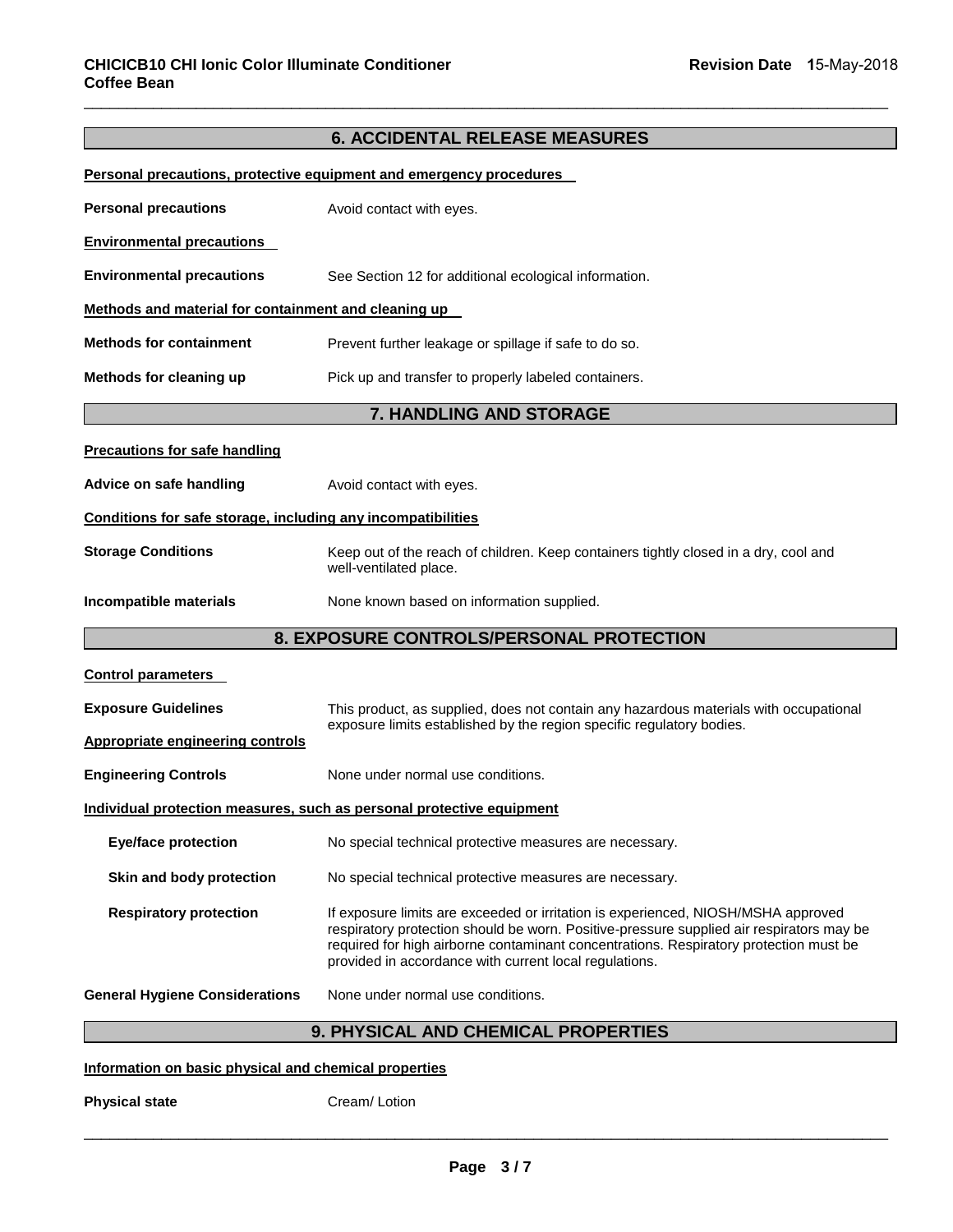| Appearance<br>Color                                                                                                                                                                                                                                                                                                                                                                                                                                                        | Dark brown viscous cream<br>brown                                                                                                                                                                                                                                                                      | Odor<br><b>Odor threshold</b>                | Pleasant<br>No information available |
|----------------------------------------------------------------------------------------------------------------------------------------------------------------------------------------------------------------------------------------------------------------------------------------------------------------------------------------------------------------------------------------------------------------------------------------------------------------------------|--------------------------------------------------------------------------------------------------------------------------------------------------------------------------------------------------------------------------------------------------------------------------------------------------------|----------------------------------------------|--------------------------------------|
| <b>Property</b><br>рH<br>Melting point/freezing point<br>Boiling point / boiling range<br><b>Flash point</b><br><b>Evaporation rate</b><br>Flammability (solid, gas)<br><b>Flammability Limit in Air</b><br><b>Upper flammability limit</b><br>Lower flammability limit<br>Vapor pressure<br><b>Vapor density</b><br><b>Relative density</b><br><b>Water solubility</b><br>Solubility in other solvents<br><b>Partition coefficient</b><br><b>Autoignition temperature</b> | <b>Values</b><br>$3.0 - 4.0$<br>Not Applicable<br>> No information available<br>°F<br>Not Applicable<br>Not Applicable<br>Not Applicable<br>Not Applicable<br>Not Applicable<br>Not Applicable<br>Soluble in water<br>No information available<br>No information available<br>No information available | Remarks • Method                             |                                      |
| <b>Decomposition temperature</b>                                                                                                                                                                                                                                                                                                                                                                                                                                           |                                                                                                                                                                                                                                                                                                        | <b>Decomposition temperature</b>             | No information<br>available          |
|                                                                                                                                                                                                                                                                                                                                                                                                                                                                            |                                                                                                                                                                                                                                                                                                        | <b>Viscosity</b><br><b>Dynamic viscosity</b> | 2500-3500<br>Not Applicable          |
| <b>Explosive properties</b><br><b>Oxidizing properties</b>                                                                                                                                                                                                                                                                                                                                                                                                                 | No information available<br>No information available                                                                                                                                                                                                                                                   |                                              |                                      |
| <b>Other Information</b>                                                                                                                                                                                                                                                                                                                                                                                                                                                   |                                                                                                                                                                                                                                                                                                        |                                              |                                      |
| <b>Softening point</b><br><b>Molecular weight</b><br><b>VOC Content (%)</b><br><b>Density</b><br><b>Bulk density</b>                                                                                                                                                                                                                                                                                                                                                       | No information available<br>Not Applicable<br>Not Applicable<br>Not Applicable<br>No information available                                                                                                                                                                                             |                                              |                                      |

# **10. STABILITY AND REACTIVITY**

**Reactivity**  No data available

**Chemical stability** Stable under recommended storage conditions. **Possibility of Hazardous Reactions** None under normal processing.<br>Hazardous polymerization

**Hazardous polymerization** Hazardous polymerization does not occur.

**Conditions to avoid** None known based on information supplied. **Incompatible materials** None known based on information supplied. **Hazardous Decomposition Products** None known based on information supplied.

# **11. TOXICOLOGICAL INFORMATION**

**Information on likely routes of exposure**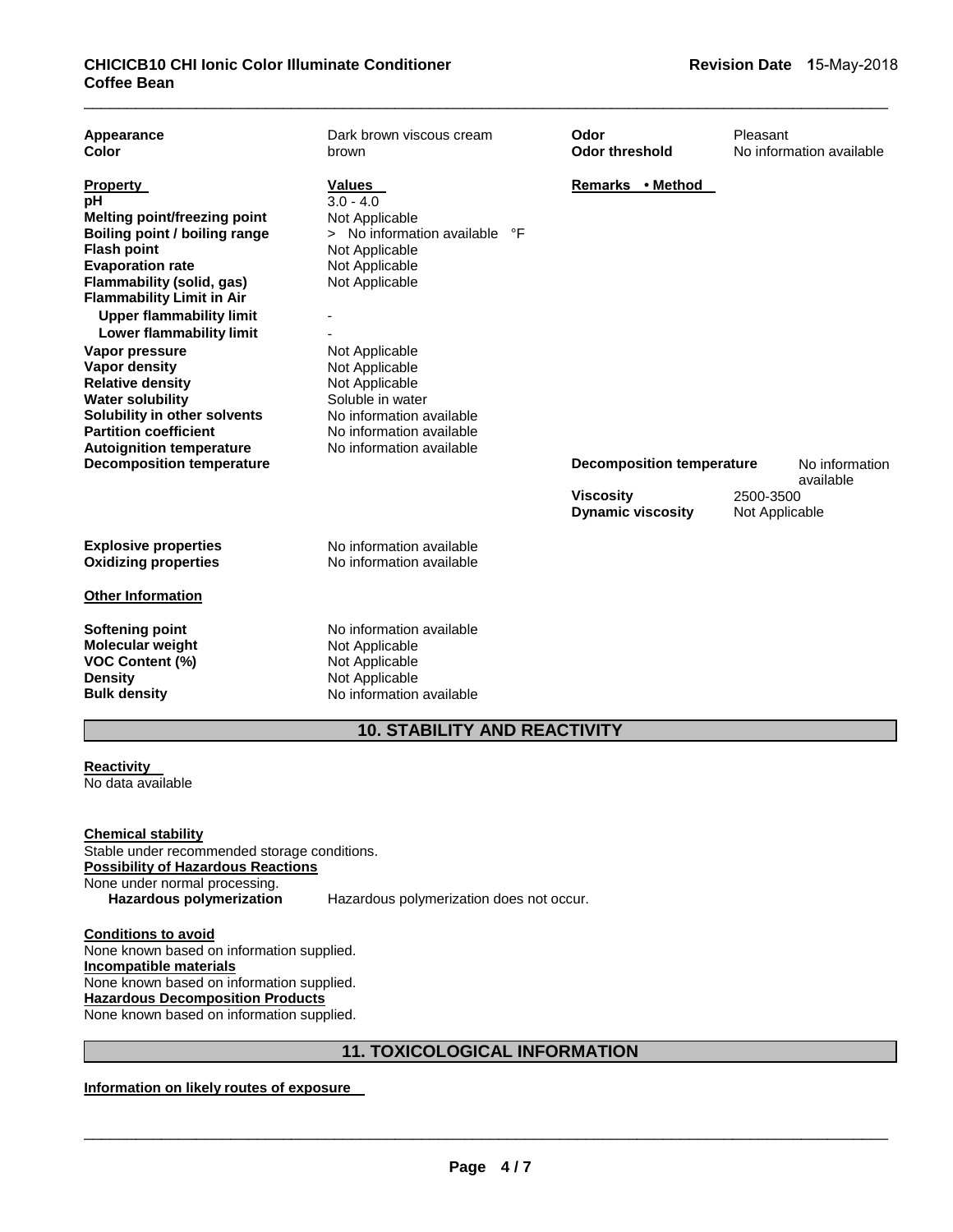| <b>Product Information</b> | No data available  |
|----------------------------|--------------------|
| <b>Inhalation</b>          | No data available. |
| Eye contact                | No data available. |
| <b>Skin Contact</b>        | No data available. |
| Ingestion                  | No data available. |

| <b>Chemical Name</b> | Oral LD50          | Dermal LD50  | <b>Inhalation LC50</b> |
|----------------------|--------------------|--------------|------------------------|
| Water<br>7732-18-5   | $> 90$ mL/kg (Rat) |              |                        |
| Cetyl Alcohol        | (Rat)              | (Rabbit)     |                        |
| 36653-82-4           | $= 5$ g/kg         | > 2600 mg/kg |                        |
| Cetearyl Alcohol     | > 10000 mg/kg      | > 8000 mg/kg | -                      |
| 67762-27-0           | (Rat)              | (Rabbit)     |                        |

\_\_\_\_\_\_\_\_\_\_\_\_\_\_\_\_\_\_\_\_\_\_\_\_\_\_\_\_\_\_\_\_\_\_\_\_\_\_\_\_\_\_\_\_\_\_\_\_\_\_\_\_\_\_\_\_\_\_\_\_\_\_\_\_\_\_\_\_\_\_\_\_\_\_\_\_\_\_\_\_\_\_\_\_\_\_\_\_\_\_\_\_\_

#### **Information on toxicological effects**

**Symptoms** No information available.

#### **Delayed and immediate effects as well as chronic effects from short and long-term exposure**

| No information available. |
|---------------------------|
|                           |
| No information available. |
| No information available. |
| No information available. |
| No information available. |
| No information available. |
|                           |

#### **Numerical measures of toxicity - Product Information**

**The following values are calculated based on chapter 3.1 of the GHS document** .

| Oral LD50   | 3,221.00 |
|-------------|----------|
| Dermal LD50 | 6,888.00 |
| Mist        | 0.14     |
| Vapor       | 570.00   |

## **12. ECOLOGICAL INFORMATION**

#### **Ecotoxicity**

82% of the mixture consists of components(s) of unknown hazards to the aquatic environment

| Chemical Name         | Algae/aguatic plants | Fish. | Crustacea                            |
|-----------------------|----------------------|-------|--------------------------------------|
| etearylٽ<br>I Alcohol |                      |       | 1666:<br>48 h<br>⊨Daphnia maɑna mɑ/L |
| 67762-27-0            |                      |       | EC50                                 |

#### **Persistence and degradability**

No information available.

#### **Bioaccumulation**

No information available.

| <b>Chemical Name</b> | <b>Partition coefficient</b> |
|----------------------|------------------------------|
| Cetyl Alcohol        | 6.65                         |
| 36653-82-4           |                              |
| Cetearyl Alcohol     | 6.65                         |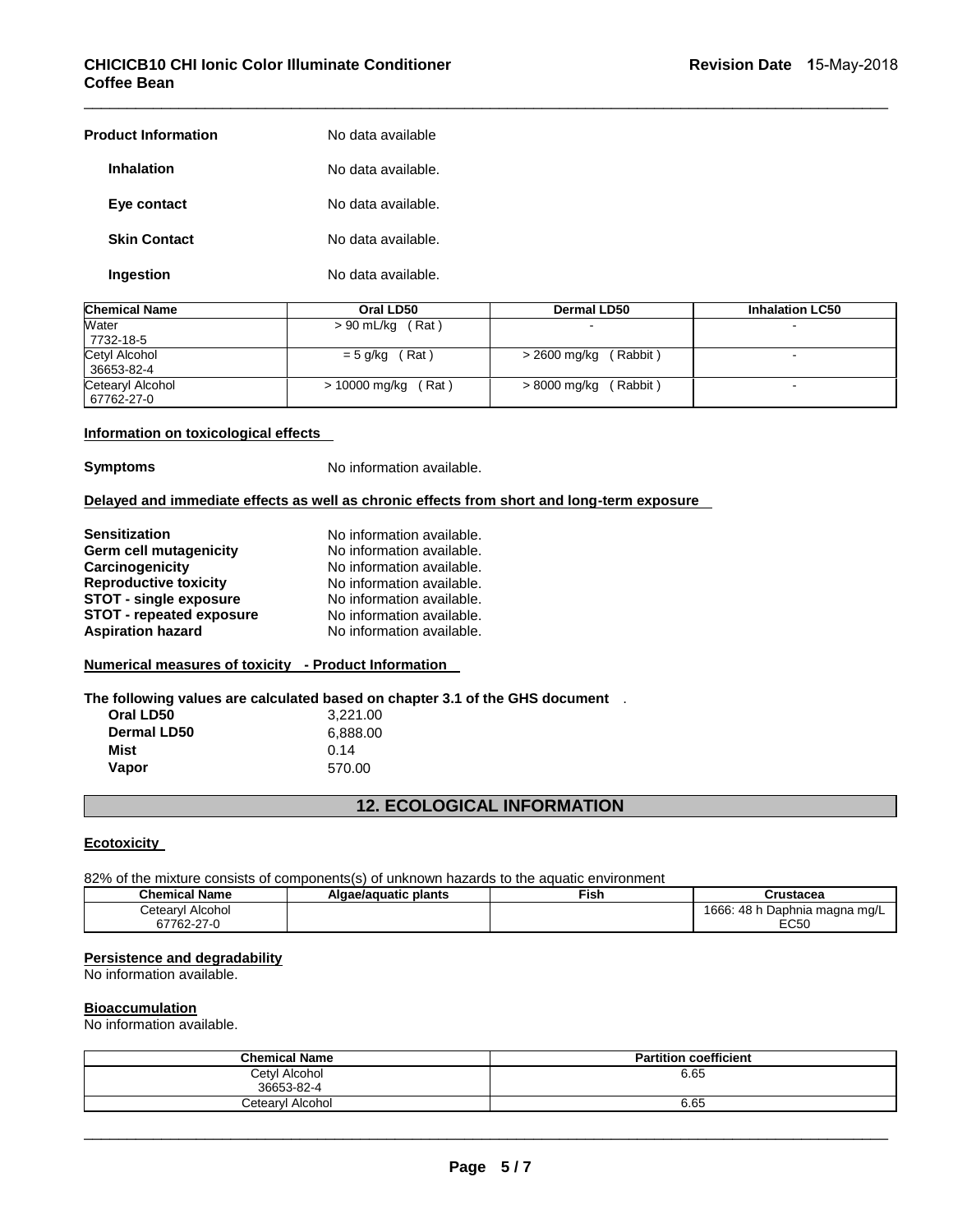67762-27-0

\_\_\_\_\_\_\_\_\_\_\_\_\_\_\_\_\_\_\_\_\_\_\_\_\_\_\_\_\_\_\_\_\_\_\_\_\_\_\_\_\_\_\_\_\_\_\_\_\_\_\_\_\_\_\_\_\_\_\_\_\_\_\_\_\_\_\_\_\_\_\_\_\_\_\_\_\_\_\_\_\_\_\_\_\_\_\_\_\_\_\_\_\_

**Other adverse effects** No information available

# **13. DISPOSAL CONSIDERATIONS Waste treatment methods Disposal of wastes** Dispose of contents/containers in accordance with local regulations.

**Contaminated packaging <b>Dispose** of in accordance with local regulations.

#### **14. TRANSPORT INFORMATION**

| DOT               | Not regulated |  |  |
|-------------------|---------------|--|--|
| <u>ICAO (air)</u> | Not regulated |  |  |
| IATA              | Not regulated |  |  |
| <b>IMDG</b>       | Not regulated |  |  |

### **15. REGULATORY INFORMATION**

#### **International Inventories**

#### **Legend:**

**TSCA** - United States Toxic Substances Control Act Section 8(b) Inventory **DSL/NDSL** - Canadian Domestic Substances List/Non-Domestic Substances List **EINECS/ELINCS** - European Inventory of Existing Chemical Substances/European List of Notified Chemical Substances **ENCS** - Japan Existing and New Chemical Substances **IECSC** - China Inventory of Existing Chemical Substances **KECL** - Korean Existing and Evaluated Chemical Substances **PICCS** - Philippines Inventory of Chemicals and Chemical Substances

**AICS** - Australian Inventory of Chemical Substances

#### **US Federal Regulations**

#### **SARA 313**

Section 313 of Title III of the Superfund Amendments and Reauthorization Act of 1986 (SARA). This product does not contain any chemicals which are subject to the reporting requirements of the Act and Title 40 of the Code of Federal Regulations, Part 372

#### **SARA 311/312 Hazard Categories**

| Acute health hazard               | N٥ |
|-----------------------------------|----|
| <b>Chronic Health Hazard</b>      | N٥ |
| <b>Fire hazard</b>                | N٥ |
| Sudden release of pressure hazard | N٥ |
| <b>Reactive Hazard</b>            | N٥ |

#### **CWA (Clean Water Act)**